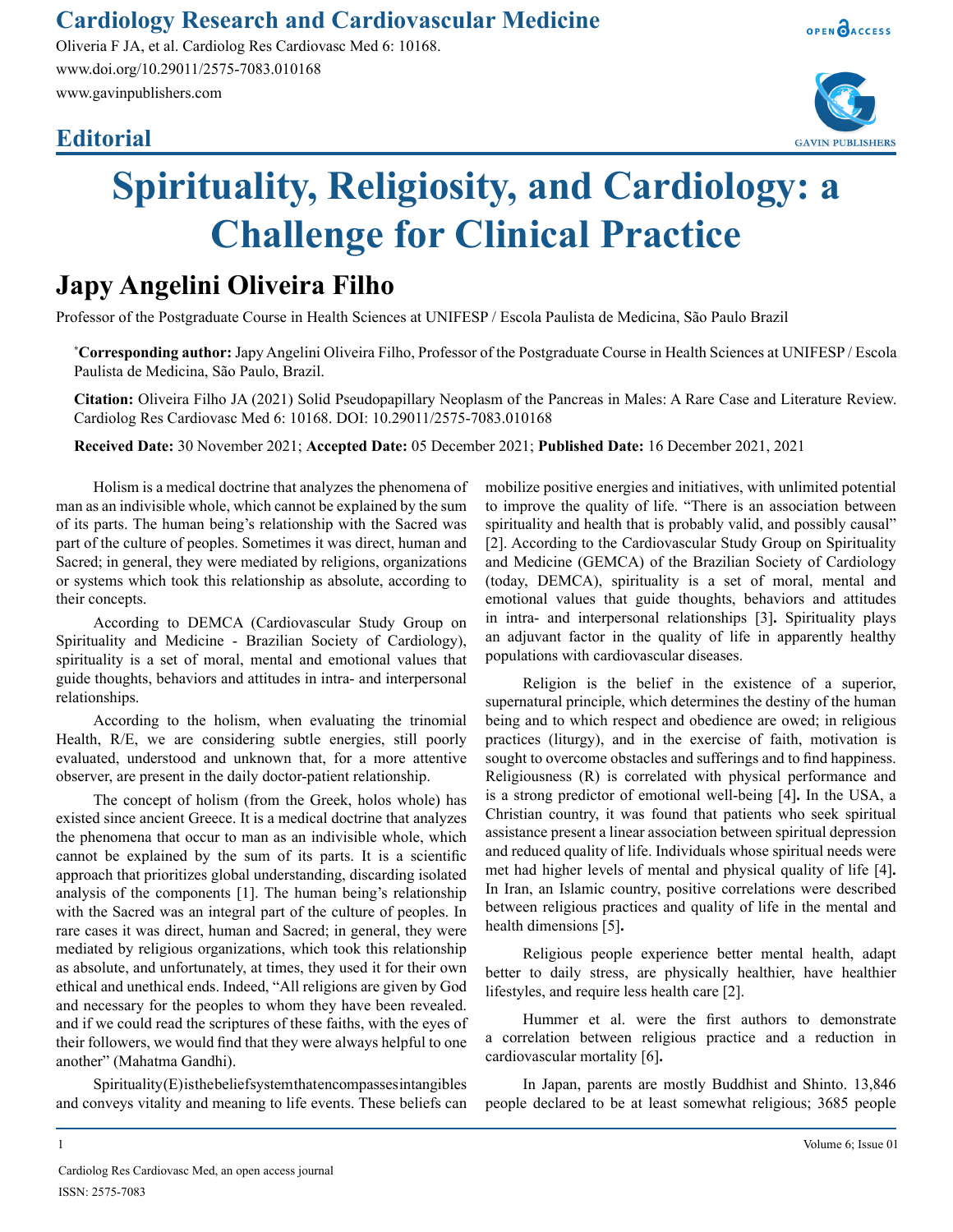denied having religious beliefs. Individuals with religious backgrounds were fewer smokers and more physically active and had a lower risk of obesity [**7].**

In the US, high degrees of depression in the elderly were predictors of stroke, an influence minimized by the practice of religious services [8].

Aspects of religiosity, such as weekly practice, could be protective factors for cardiovascular diseases, promoting better anxiety/stress control and healthy lifestyle habits; some publications did not confirm these findings [9].

There is a significant correlation between R/S and quality of life in patients with coronary heart disease and heart failure deserved numerous studies. 10 In countries linked to Western Christian Jewish culture, a systematic review registered 15 articles published between 2002 and 2017. In 10 studies, a positive and significant association was established between R/S and quality of life. Emotional and mental well-being was related to spiritual well-being, intrinsic religiosity and attendance at religious services. These findings were not confirmed in some publications. In general, the correlations between R/S and quality of life and related variables showed a reduced correlation coefficient [9]. The concept of Religion involves liturgy and theology, and in figurative terms, respectively, religious acts and faith, which must necessarily include certainty as to the credibility of these concepts and acts. It is possible that these results a related to a lower degree of credibility in relation to religious values.

In our experience, religious experiences can have different effects, depending on the positive or negative nature of the patients' personal and family backgrounds. Social, philosophical, cultural aspects can interfere with religious understanding and even cause anguish and hopelessness to the patient. Meta-analysis  $(n = 49)$  evaluated the relationship between religious experience and psychological adjustment to stress; in general, the positive and negative forms of religious experience were associated, respectively, with positive and negative psychological adjustment to stress. Positive correlations between religious conflict and anxiety, depression, negative mood, guilt and social dysfunctions were described [10,11]. Religious or spiritual pain can increase conflicts in many patients.

It comes from the concept of sin, cultivated and proclaimed by the God of Terror, who manifests and reigns through terror, duality, heaven and hell. It is the pain that is based on Guilt, which leads to punishment, fear and feelings of shame and inferiority [12]. In these cases, it is necessary to raise the patient's self-esteem and show the true God of absolute love, forgiveness and mercy. Religious or spiritual pain can increase conflicts in many patients. It comes from the concept, the cultivated and proclaimed sin of the God of Terror, who manifests and reigns through terror, duality,

heaven and hell. This is pain that is based on Guilt, which leads to punishment, fear and feelings of shame and inferiority [12].

Patients with congestive heart failure often present high levels of religiosity, given the prolonged clinical condition, reducing stress with positive attitudes towards God. Religious conflict was a significant predictor of hospitalization; religious aid reduced personal and social costs.

There is a fundamental discrepancy in concepts between the Western Christian Jewish religions and the Kardecist movement and other cults, important for the patientphysician relationship. The first refers, in general, to the sin to be punished, implying the concept of heaven and hell; the other to the karmic situation to be repaired, implying the concept of reincarnation.

The "Hermetic doctrine teaches us that "All is Mind", ''The Whole is mind; everything is mental" This is a basic concept to guide the doctor-patient relationship [13]. It is up to the physician not only to treat but also to know the patients' minds, anxieties and fears. Physicians and patients should keep in mind that "religion is not a servitude imposed on man, it is a help offered to him."

For us "Assessing R/S in patients in acute and unstable situations" is viable; for this, acumen and, of course, clinical experience is enough; a simple and unpretentious analysis can be of great value to the critically ill, as we have already done and witnessed in our times in the ICU. It is clear that the doctor is not able to "Prescribe prayers, religious practices or specific religious denomination". However, every physician endowed with reasonable Spirituality, can and should, if requested, explain to the patient that what matters is not the consecrated prayer, but the intention and faith, which do not depend on a specific religious liturgy, avoiding standardized formulas, sometimes used decoratively and repetitively. The value of repetitive prayer is not denied, but of prayers uttered mechanically "from the lip out".

DEMCA outlined a series of practical recommendations for physician-patient relationships, bearing in mind religious and spiritual issues. They are all unambiguous and should always be in the minds of healthcare professionals [10].

We believe, however, that the number of recommendations "12. Assess spirituality and religiosity in patients in acute and unstable situations" (III C) and the number "13. Prescribing prayers, religious practices or specific religious denomination"' (IIIC) could be used with discretion and caution and would not fit the IIIC. In our experience, "Assessing spirituality and religiosity in patients in acute and unstable situations" is an act that could be perfectly performed in these circumstances, without the need for a traumatizing intervention, and for this, clinical acumen and discernment, the professional's goodwill and, of course, clinical experience. A simple and unpretentious analysis could be of great